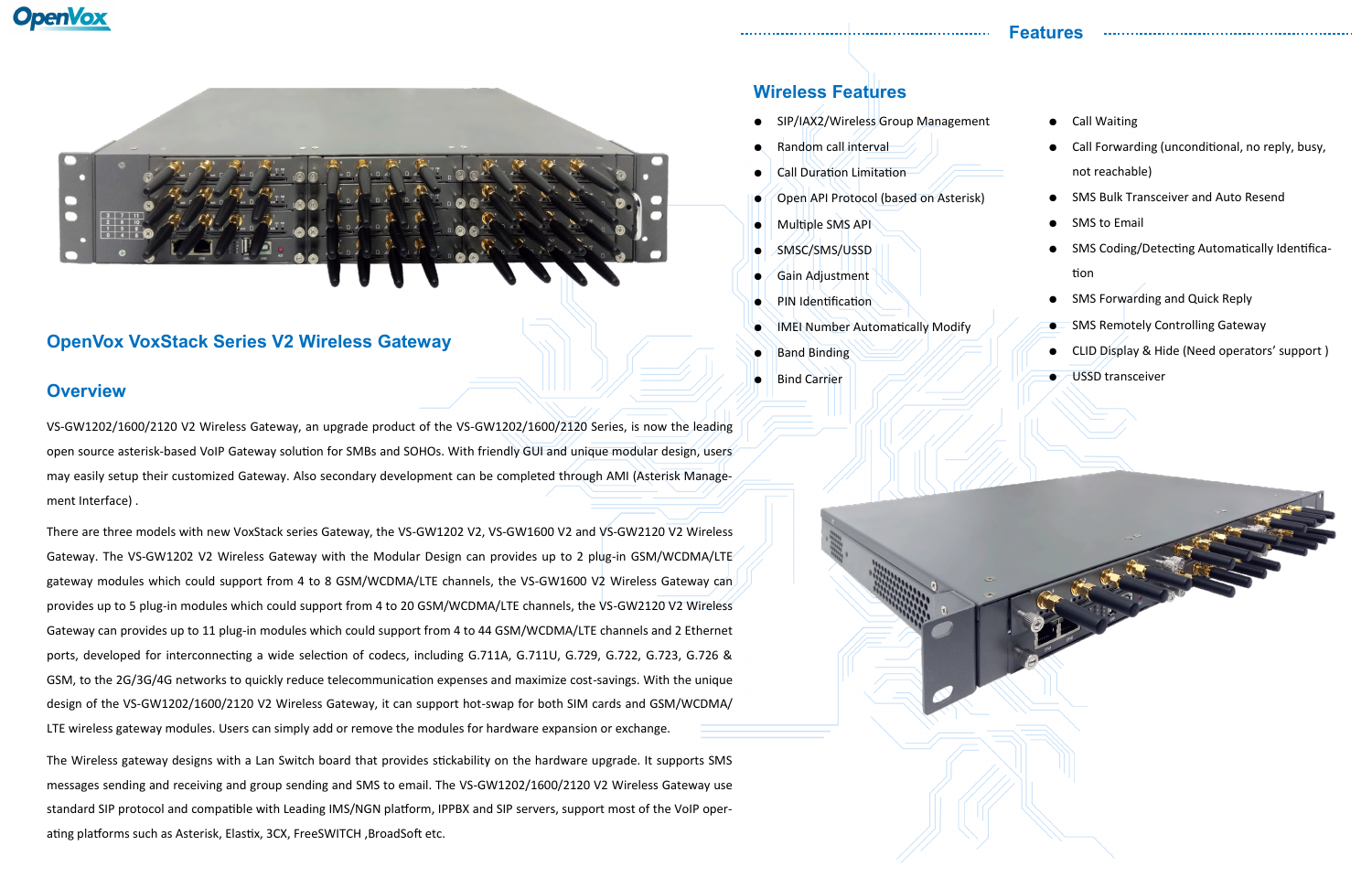### **Features**

## **VoIP Characters**

- Support SIP/IAX2 Protocol
- Add, Modify & Delete SIP/IAX2 Trunk
- SIP/IAX2 Registration with Domain
- Combine Different SIP/IAX2 Trunk into Group

- IPv4, UDP/TCP, ARP, DHCP, NTP, DNS, HTTP/ HTTPS, SSH
- PPTP VPN
- Ping & Trace route Command on the Web
- Simple Security Strategy: white list, black list, firewall security rules
- DTMF Mode: RFC2833/Inband/SIP Info
- SIP V2.0 RFC3261 Compliance
- Multiple SIP/IAX2 Registrations modes:
	- None (No registration, just IP and Password authentication)
- Endpoint registers with this gateway (work as a SIP Server)
- This gateway registers with the endpoint (work as a SIP/IAX2 client)

## **Network**

# **System Features**

- Mobile number portability (MNP)
- Support configuration files backup and restore
- Support for custom scripts, dialplans
- Least Cost Routing (LCR), according to Time, Port, Calling Number
- Support multiple languages
- CDR (More than 200,000 Lines CDRs Storage Locally)
- **Multiple Detailed LOG Output**
- Network and SIP capture
- Restore Factory Settings
- Support OpenVox Cloud Service

## **Reway Module**

VS-GWM400 Series

Support GSM/WCDMA

- Abundant Codecs:G.711A, G.711U, G.729, G.722, G.723, G.726, GSM
- Friendly GUI and easy configuration
- Maintenance and configuration via WEB/SSH
- Firmware Update by Web
- Schedule Reboot
- Extensible Automatic Callback and Speed Dial
- Two-stage dialing
- Customizable IVR
- Call Status Display
- PDD/ACD/ASR/BER Display

h gateway module runs an independent as system inside, every module has its own IP, need to be clustered to manage.

Single-Core ARM processors

| <b>VS-GWM Series Wireless Ga</b>                                                           |                |  |
|--------------------------------------------------------------------------------------------|----------------|--|
| VS-GWM420 Series                                                                           |                |  |
| Support GSM/WCDMA/LTE                                                                      |                |  |
| All modules share the same system and IP, and<br>can be unifed managed without clustering. | Each<br>terisk |  |
| 4-Cores Intel CPU inside                                                                   |                |  |
|                                                                                            |                |  |

These two series module can be mixed and used